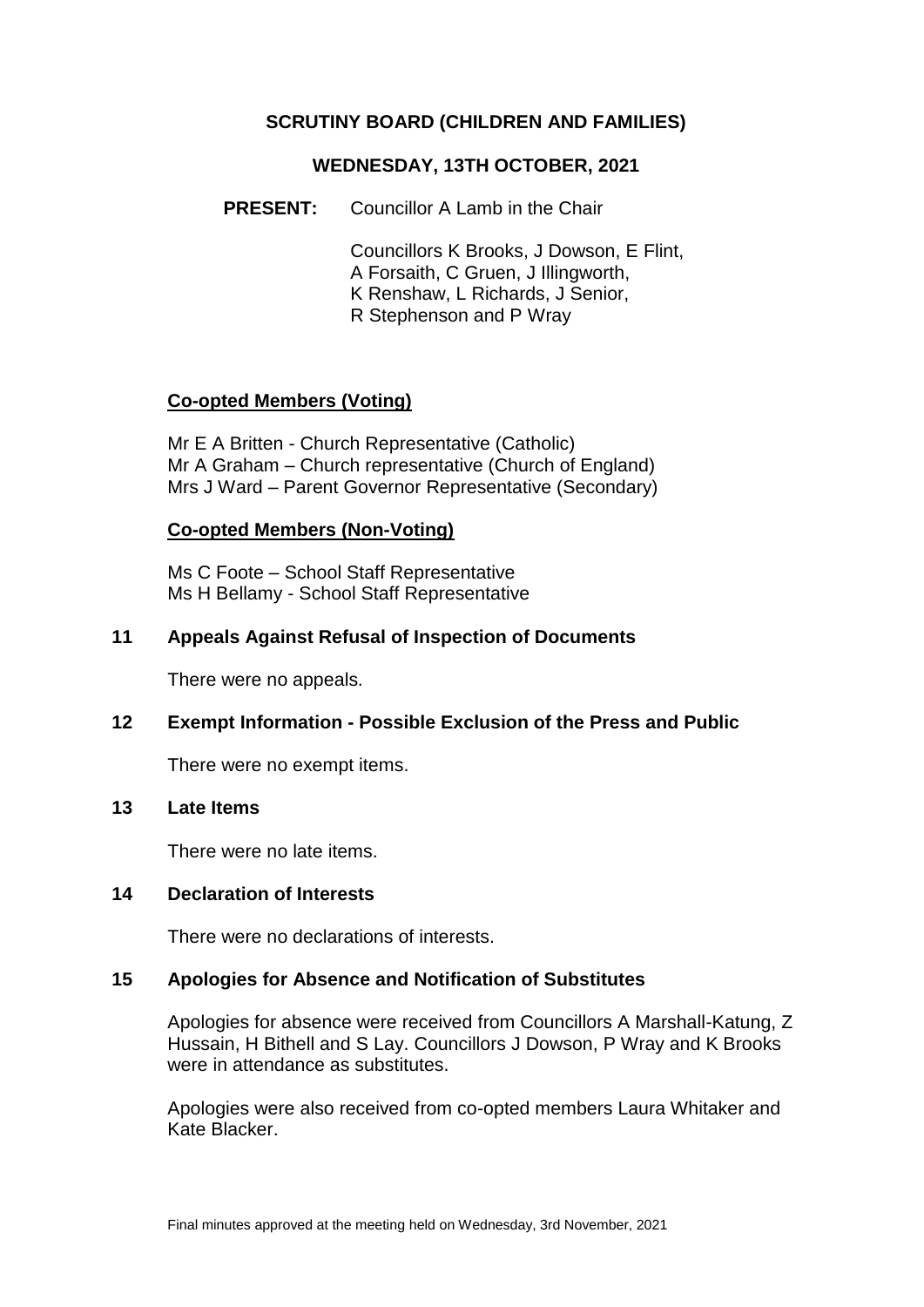## **16 Minutes of previous meetings**

## **RESOLVED –**

- (a) That the minutes of the meeting held on  $8<sup>th</sup>$  September 2021 be approved as an accurate record.
- (b) That the note of the consultative meeting held on  $15<sup>th</sup>$  September 2021 be noted.

## **17 Youth Justice Plan 2021 - 24**

The Director of Children and Families submitted a report that presented the new Leeds Youth Justice Plan 2021 – 24 for the Board's consideration.

The following were in attendance:

- Councillor Jonathan Pryor, Executive Member for Economy, Culture and Education
- Councillor Fiona Venner, Executive Member for Adult and Children's Social Care and Health Partnerships
- Sal Tariq, Director of Children and Families
- Ruth Terry, Chief Officer for Social Work

The Executive Member for Adult and Children's Social Care and Health Partnerships introduced the report, drawing attention to the outcomes of a recent inspection which largely supported the preventative approach and practice in Leeds to reduce youth offending, but also found that black and minority ethnic (BAME) boys and young men in custody often have had no contact with services prior to sentencing.

Members discussed a number of matters, including:

- *Identification of at-risk young people.* In recognition of the need to target at-risk groups of young people, such as BAME boys and children looked after, Members queried the methods in place to identify at-risk young people at the earliest opportunity. Members were advised that early help teams help to identify children at risk, and strong links exist between the Youth Justice Board and schools. Members were advised that the Equality and Diversity Strategic Group is also focusing on the steps to be taken to ensure that systemic disproportionality is addressed across the system. It was also confirmed that the Corporate Parenting Board includes police representation to support early identification and support for children looked after at risk of youth offending.
- *Consulting the views of the Corporate Parenting Board.* The Scrutiny Board suggested that the Corporate Parenting Board be given the opportunity to consider and also provide comment on the new Youth Justice Plan. In response, the Director of Children and Families agreed to ensure that the Plan be submitted to the Corporate Parenting Board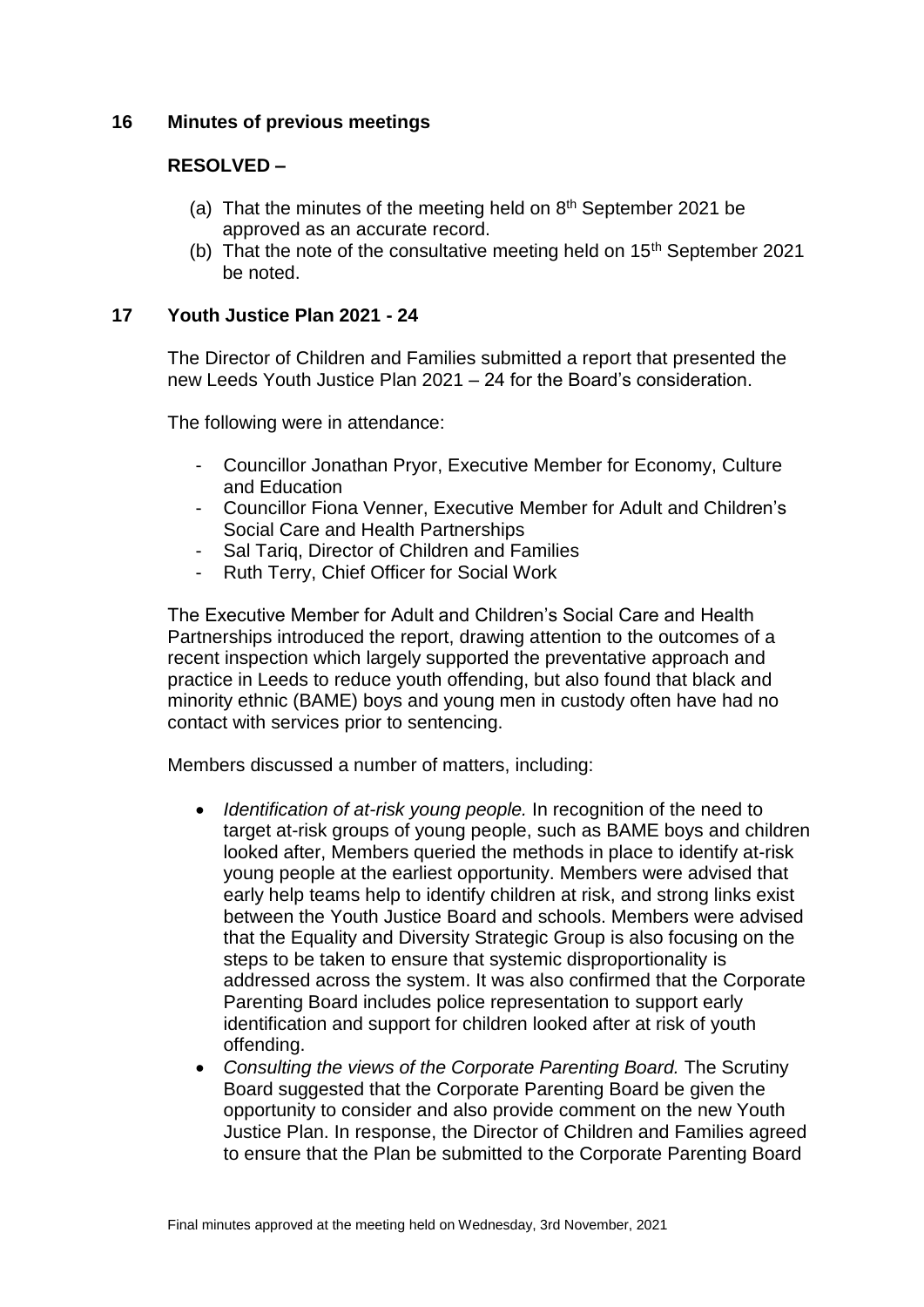following consideration at Executive Board, with flexibility to adapt the plan accordingly following its input.

- *Delays within the criminal justice system.* In response to a query, Members were advised that court backlogs are impacting youth cases. It was also noted that delays can also result in children becoming adults and being sentenced as such.
- *Timeframes for support following custodial sentences.* In response to a query, members were advised that support following custody is determined on an individual basis with early help/social work teams as part of the resettlement programme to support the child and their family. It was noted that resettlement services nationally require more resource.
- *Support for individuals with poor social and emotional mental health.* It was confirmed that additional resource has been introduced in the form of life coaches in the youth services, which will help to identify young people at risk of offending.
- *Support for third sector projects.* Members recognised the value of preventative and restorative projects delivered by the third sector, and the need to include support to third sector organisations as part of the plan.

The Chair suggested that the Board maintains a watching brief surrounding the implementation of the Plan. It was therefore proposed that a formal update be brought back to Scrutiny within 12 months and that the Board hears directly from relevant local community groups and services as part of the next update.

# **RESOLVED –**

- a) That the contents of the report, along with Members comments, be noted.
- b) To note that, subject to any further feedback arising from the consultation with the Corporate Parenting Board, the Scrutiny Board (Children and Families) collectively endorse the Youth Justice Plan 2021-24.
- c) That an update on the Youth Justice Plan 2021-24 is brought back to Scrutiny within the next 12 months.

# **18 Covid-19 Update - Early Years, Early Help and Children's Social Care**

The Director of Children and Families submitted a report that presented an update on the focused work being undertaken to support children and young people in Leeds through the early years, early help and children's social care services.

The following were in attendance:

- Councillor Jonathan Pryor, Executive Member for Economy, Culture and Education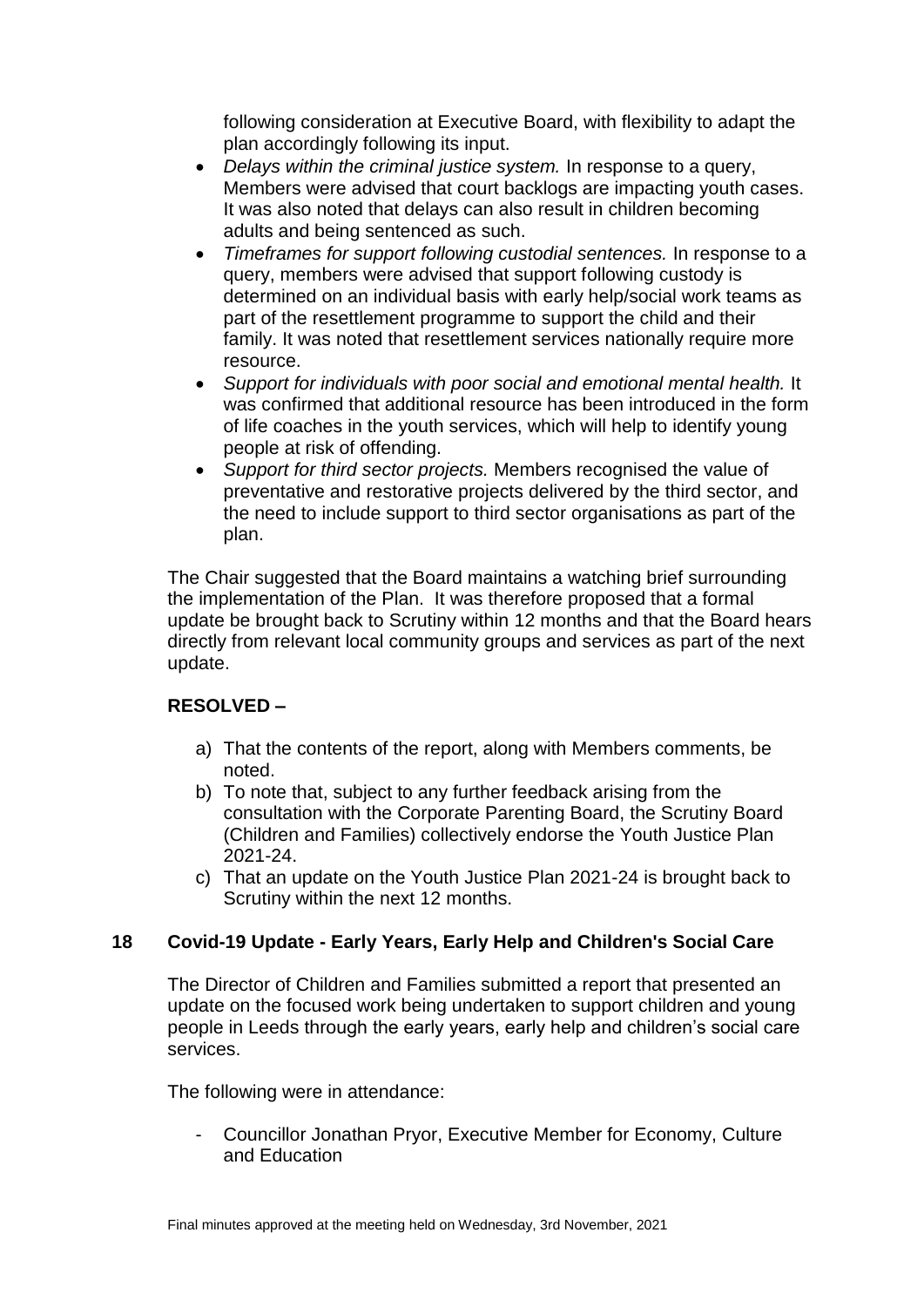- Councillor Fiona Venner, Executive Member for Adult and Children's Social Care and Health Partnerships
- Sal Tariq, Director of Children and Families
- Ruth Terry, Chief Officer for Social Work

The Executive Member for Adult and Children's Social Care and Health Partnerships introduced the report, providing an overview of the key highlights for the sector since the previous update.

Members discussed a number of matters, including:

- *Changes to staffing.* Members recognised the continued dedication of the social care service throughout pandemic despite significant pressure within the system.
- *Impact of limited socialisation for young children.* Members recognised the importance of take-up of early years support available at children's centres in Leeds, due to the reduced social contact with people outside of their immediate families and closure of early years educational settings during the pandemic. Members were advised that the impact of the pandemic on young children has become apparent in educational settings and will be an area closely monitored moving forward.
- *Early Years Foundation Curriculum.* Related to above, it was noted that teachers have reported that delivering the curriculum alongside the support necessary to boost children's social and emotional skills is proving a challenge.

**RESOLVED –** That the contents of the report, along with Members comments, be noted.

## **19 Ofsted Focused Visit Improvement Plan**

The Director of Children and Families submitted a report that provided a further update surrounding the Improvement Plan linked to the recent Ofsted Focused Visit to the Leeds Children and Families Front Door Service in July 2021.

The following were in attendance:

- Councillor Jonathan Pryor, Executive Member for Economy, Culture and Education
- Councillor Fiona Venner, Executive Member for Adult and Children's Social Care and Health Partnerships
- Sal Tariq, Director of Children and Families
- Ruth Terry, Chief Officer for Social Work

The Executive Member for Adult and Children's Social Care and Health Partnerships introduced the report, highlighting that attendance of all parties at strategy meetings has significantly increased since the last meeting.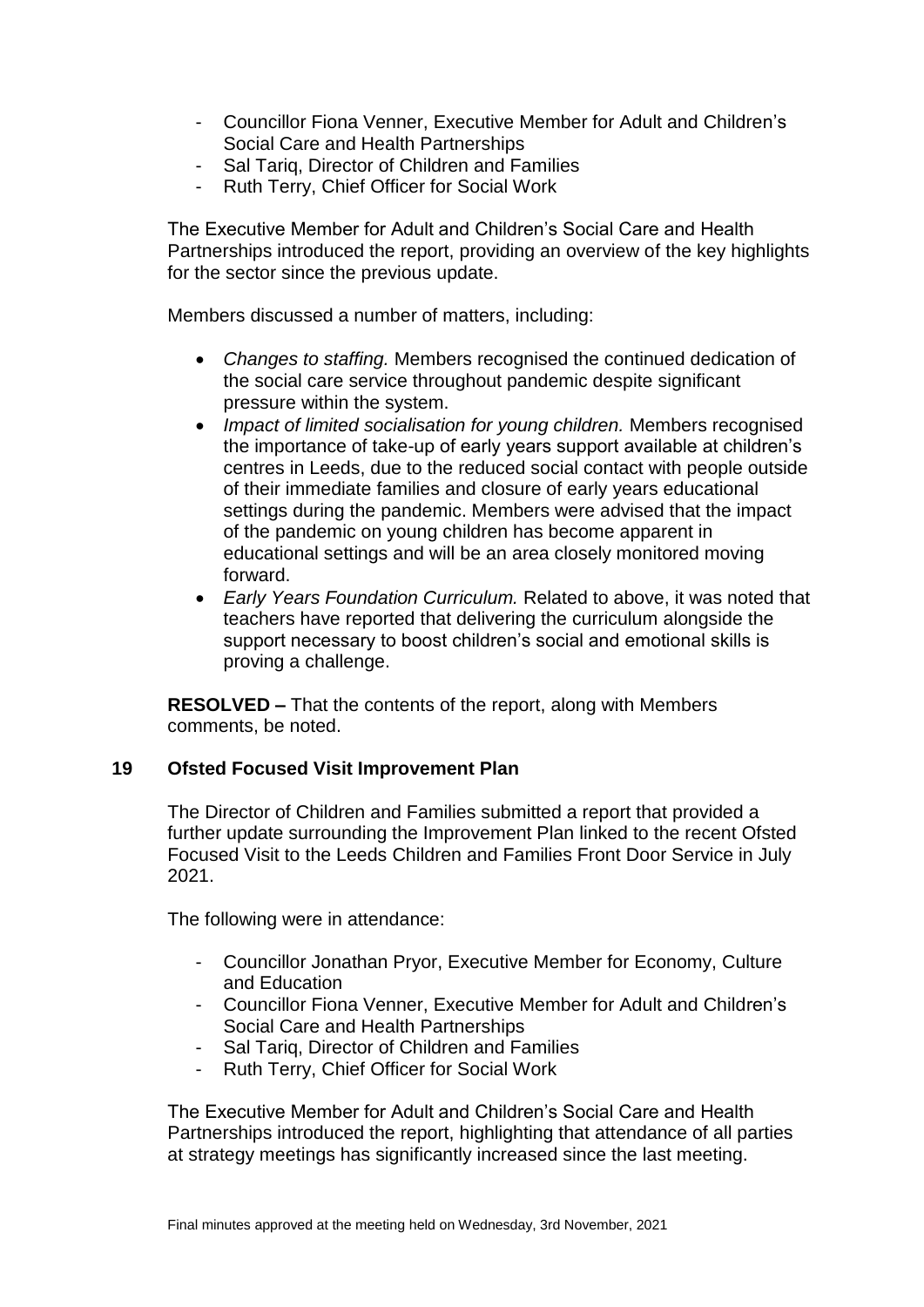Members discussed a number of matters, including:

- *Returning to offices.* Members queried the staff reaction to returning to some office based working, and were advised that the approach is to provide flexibility to allow for a mixture of homeworking and office working, based on the benefits of each, which has been largely supported by the workforce.
- *Use of data and metrics within update reports.* Members requested that future reports include clear metrics to allow the Board to monitor the progress against the recommendations of the action plan.
- *Visit to the Front Door Team.* The Chair suggested that it may be helpful for a small number of Scrutiny Members to undertake a visit to the Front Door Team and the Director agreed to help facilitate this.

# **RESOLVED –**

- a) That the contents of the report, along with Members comments, be noted.
- b) That arrangements are made for a small number of Scrutiny Members to undertake a visit to the Front Door Team.

## **20 Inquiry into Exclusions, Elective Home Education and Off-rolling (Part 2) - Draft Terms of Reference**

The Head of Democratic Services submitted a report that presented draft terms of reference for part two of the Scrutiny Board's ongoing Inquiry into Exclusions, Elective Home Education and Off-rolling.

The following were in attendance:

- Councillor Jonathan Pryor, Executive Member for Economy, Culture and Education
- Councillor Fiona Venner, Executive Member for Adult and Children's Social Care and Health Partnerships
- Sal Tariq, Director of Children and Families

The Chair introduced the report and sought Members views on the draft terms of reference appended to the report.

There was some discussion and suggestions made to change elements of the evidence gathering sessions as follows:

- $\triangleright$  To defer consideration of the latest local figures relating to permanent and fixed term exclusion rates until the final evidence session scheduled for February 2022. However, the Board felt it would still be helpful to receive a brief general overview of attendance across local schools as part of session one.
- $\triangleright$  To switch sessions two and three so that the experiences and views of young people and their families are gathered earlier in the inquiry.